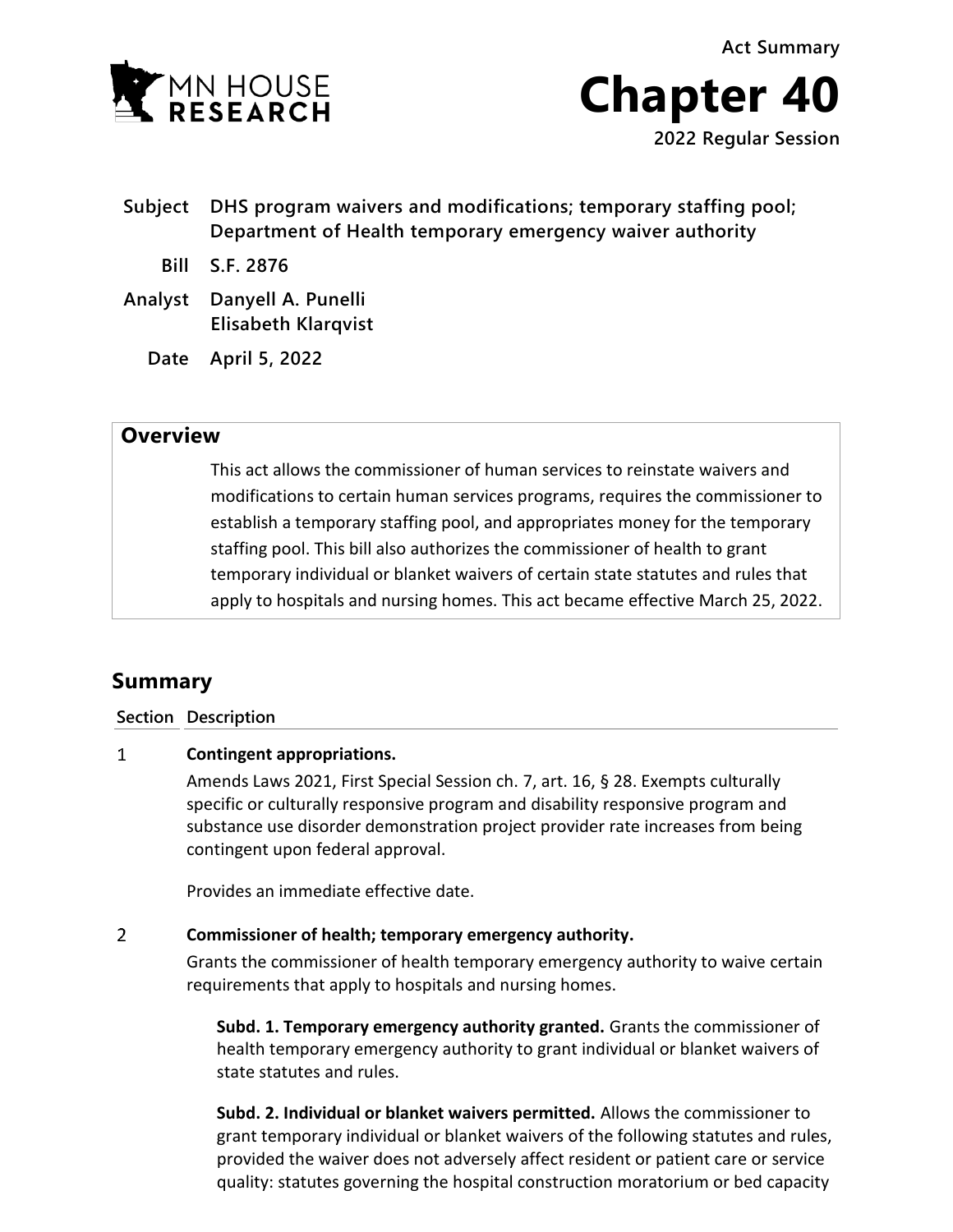## **Section Description**

restrictions; the nursing home bed moratorium, licensed bed capacity with no expansion of medical assistance certification of beds, and notice timeline requirements for residents transferred or discharged as a response to COVID-19; and licensing fees for hospitals and nursing homes.

**Subd. 3. Notice.** No later than 48 hours after a waiver goes into effect, requires the commissioner to provide written notice of the waiver to the appropriate ombudsman, if any, and to the chairs and ranking minority members of the legislative committees with jurisdiction over the Department of Health. Requires a waiver to be posted on the Department of Health website within 48 hours after being granted, and to include a plain language description of the waiver.

**Subd. 4. Expiration of waivers.** Provides that a waiver granted by this section expires June 30, 2022, and states that this subdivision does not apply to nursing home transfer and discharge waivers if necessary federal approval is not obtained before June 30, 2022.

Provides an immediate effective date.

### $\overline{3}$ **Reinstatement and extension of COVID-19 program waivers and modifications.**

Allows the commissioner of human services to reinstate waivers and modifications to human services programs issued by the commissioner, including any amendments to the waivers and modifications. Allows the waivers and modifications to remain in effect until June 30, 2022, except certain waivers may remain in effect until June 30, 2023. Lists the waivers that may be reinstated.

Provides an immediate effective date, except the reinstatement of the waivers allowing qualified professionals to provide required in-person oversight of PCA workers via two-way interactive telecommunications and allowing program participants to give alternative signatures or expressed approval of documents related to long-term services and supports that typically require in-person signatures are effective retroactively from September 1, 2021.

## $\overline{4}$ **Child care assistance program payment during temporary closures for health concerns related to COVID-19.**

Paragraph (a) allows the commissioner of human services to pay child care assistance to a child care provider through June 26, 2022, under certain circumstances.

Paragraph (b) limits CCAP payments during closures related to COVID-19 to up to eight weeks total per child care provider. Requires child care providers to report any closure to the commissioner prior to submitting a request for payment under this section.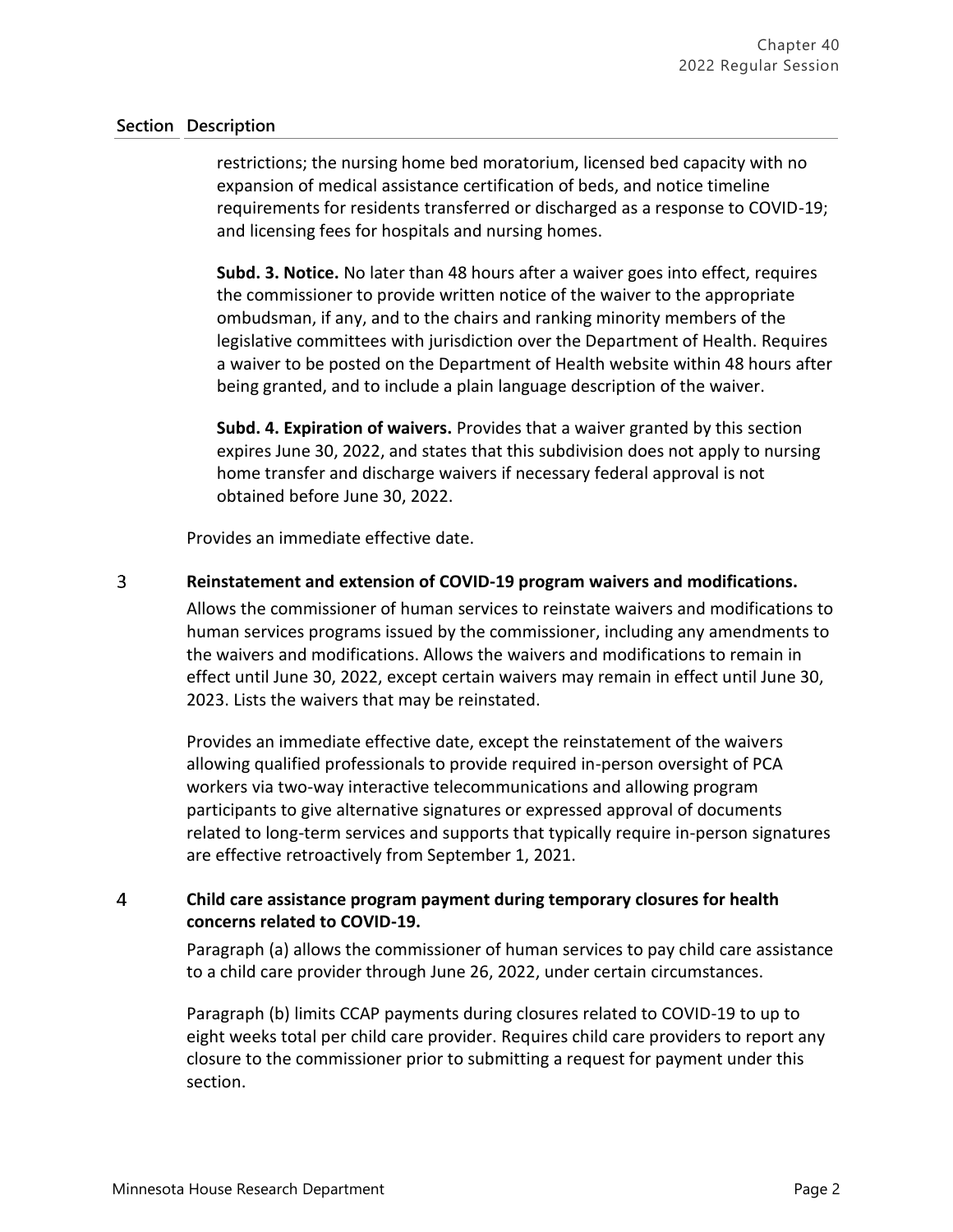## **Section Description**

Paragraph (c) prohibits child care providers from collecting fees charged to families receiving child care assistance for closed or absent days due to health concerns related to COVID-19 if the provider received a payment under this section.

Paragraph (d) considers child care assistance payments made to a provider for absent or closed days income for purposes of applying for a child care stabilization hardship grant.

Makes this section effective retroactively from November 1, 2021, except paragraph (d) is effective the day following final enactment.

### 5 **Temporary modifications of child care center staff; distribution requirements.**

Paragraph (a) allows the commissioner of human services to temporarily suspend certain child care center staff distribution requirements until June 30, 2022.

Paragraph (b) requires a licensed child care center to have at least one person qualified as a teacher on site at all times when a child is in care at the licensed child care center and requires a staff person who is at least 18 years of age with each group of children, except as allowed under Minnesota Rules.

Paragraph (c) requires a licensed child care center to have a staff person on site who is responsible for overseeing the operation of the daily activities of the program, ensuring the health and safety of the children, and supervising staff. Specifies the onsite staff person is not required to meet the qualifications of a director.

Provides an immediate effective date.

### 6 **Commissioner of human services; temporary staffing pool; appropriation.**

Paragraph (a) requires the commissioner to establish a temporary staffing pool for congregate settings experiencing staffing crises. Allows vendor contracts to include retention bonuses, sign-on bonuses, and payment for hours on call. Allows the commissioner to pay for necessary training, travel, and lodging expenses of the temporary staff. Lists requirements contracts for temporary staffing must meet.

Paragraph (b) allows temporary staff to be deployed to long-term care facilities and other congregate care residential facilities and programs experiencing an emergency staffing crisis on or after the effective date of this section. Requires temporary staff to be provided at no cost to the facility or program receiving the temporary staff.

Paragraph (c) specifies that members of the temporary staffing pool under this section are not state employees.